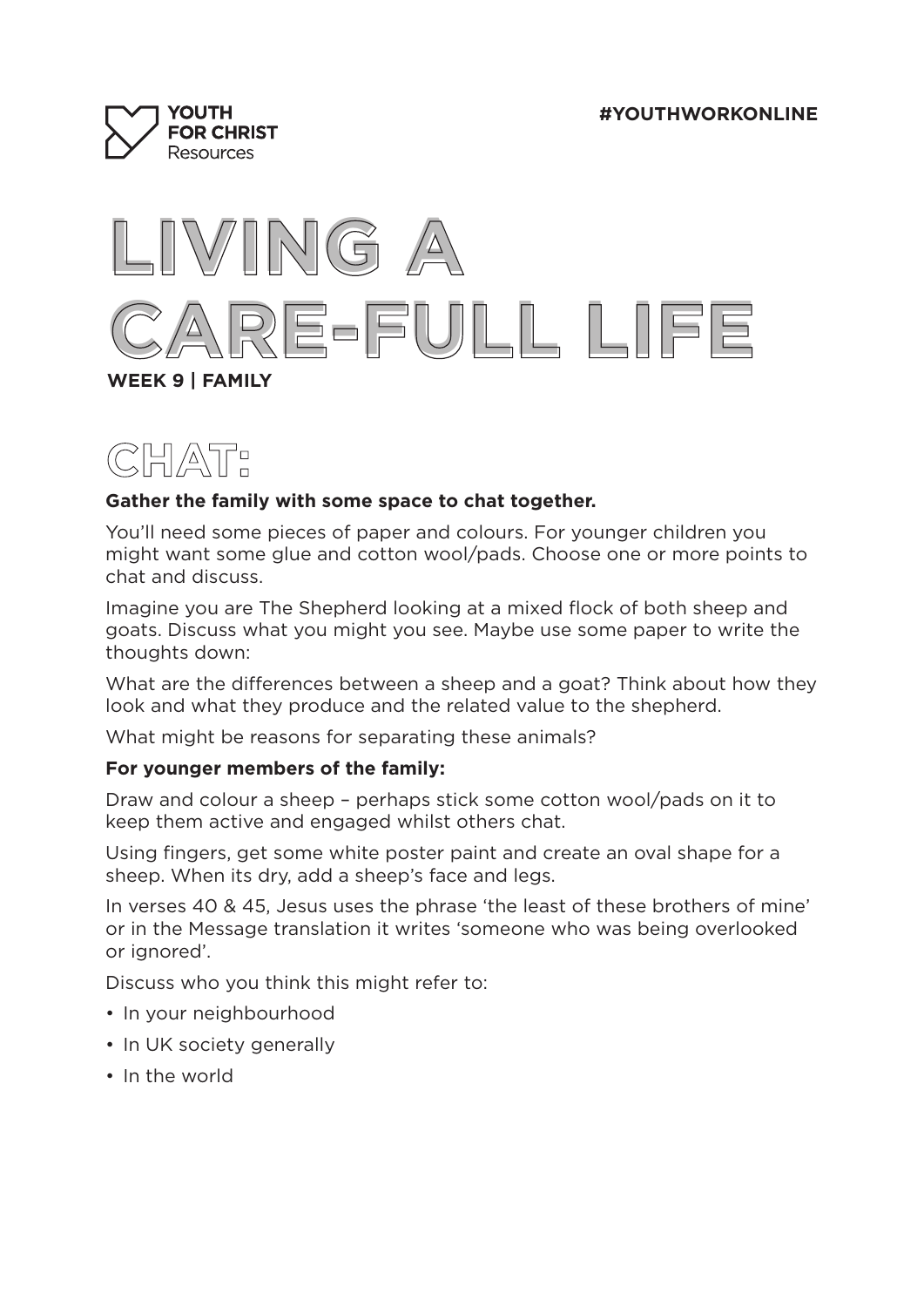How does Jesus describe the difference between sheep and goats? Look at these verses together: Sheep: Matthew 25:34-40; Goats: Matthew 25:41-46 Perhaps draw 2 stick men to represent them.

Spot the subtle differences:

- What did the person need?
- Did they get it? If yes, how do you think that changed?
- What is the ultimate difference in how Jesus talked about these two groups of people (see verse 46)?
- As a result of the discovery, discuss whether you would rather be a sheep or a goat and the reasons why.

Share a story: Think of a time you really needed help (home, school, college, work) – you were desperate for help, perhaps an emergency or a time you felt overlooked/forgotten. Tell the story of how help arrived and how you felt after getting that help. Remember that if it's a personal story of being overlooked it may be hard to tell, bring up memories and need sensitivity.



## **Here are a few prayer activities to do with your family:**

Pray together for someone you know who is sick or unwell.

Write a prayer for someone who is unwell and send it to them.

Each take a biscuit. Every time you bite, chew it a little longer than usual and whilst you chew, pray silently for someone you know who is struggling to find food to eat today.

Prepare a cold drink for everyone. Every time you take a sip, pray for someone to be refreshed.

Next time you eat as a family together, pray for those who are hungry and thirsty and need a place or family to eat with before you start eating your food.

Make a number of paper people chain from paper using scissors. Label it with people you know who live alone and put it in a place to remind you to pray for them.

Sit together quietly and put your hands out in front of you: Thank Jesus for his kindness and mercy.

Quiet breathing prayer: As you breathe in, breathe in his mercy for you. As you breathe out, ask Jesus to help you show more mercy to people around you.